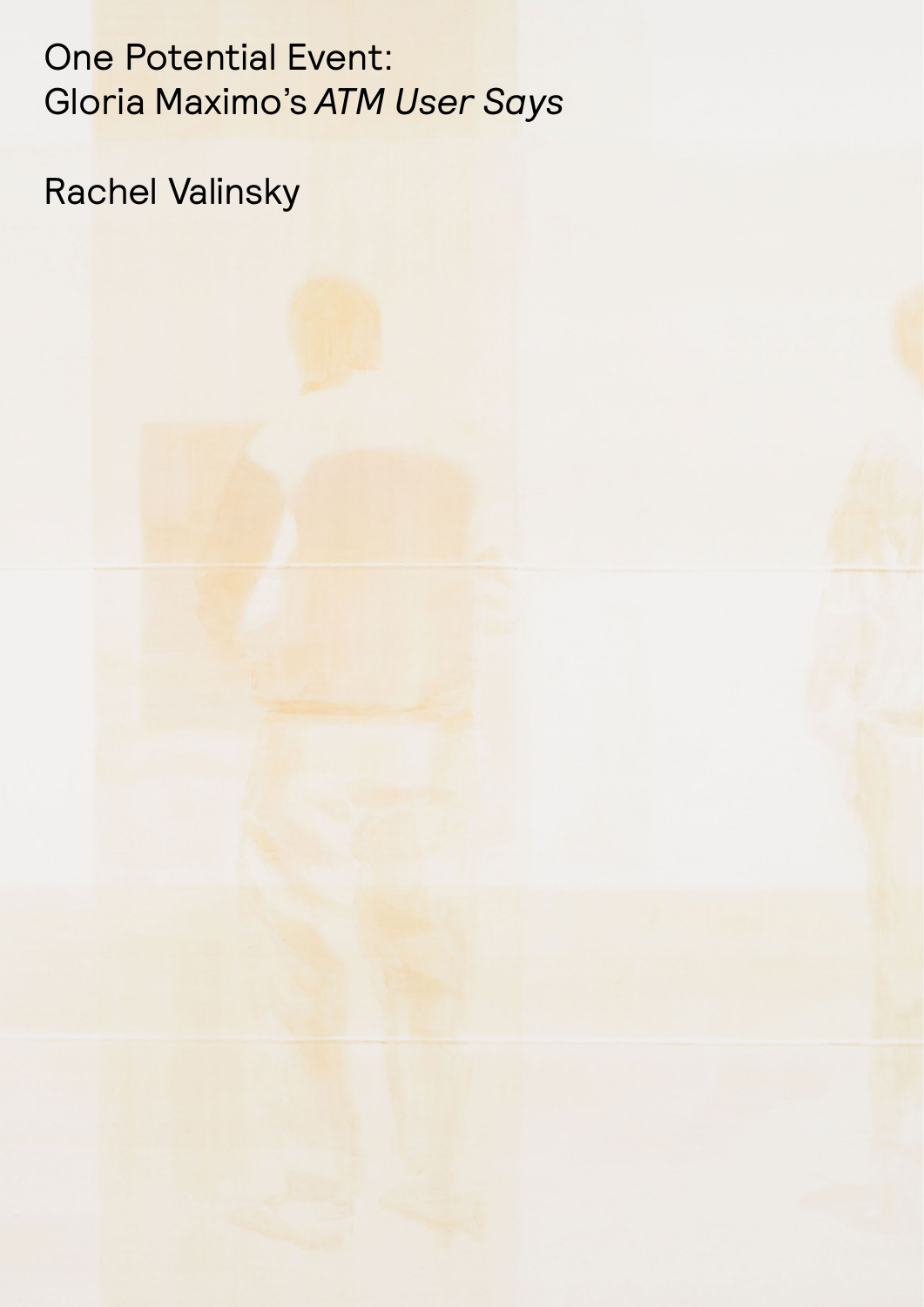When she enters the frame, the first point of contact is between her arm, bare beyond 2 her shirt's rolled up sleeves, and the plastic hull of an ATM machine. She stares out intently but somewhat absently, a bank card in her hand. Her movements are deliberate, persistent, idiosyncratic in their rhythmic cyclicality and quiet determination. A gesture spurred by curiosity, perhaps, as though the object were unfamiliar, in need of inspection: turning the card over, she balances it, her fingers slide atop the raised and embossed text on either side, its metallic strip, feeling its texture and the smooth plastic surface, its crisp edges, its weight. But this minor choreography is devoid of wonderment: the performer remains unaffected by what the exercise yields, and her facial expression is unchanged. Or, considered another way, the sequence could be purely calisthenic: the hand moves, shifts positions, her wrist wriggles, her fingers grasp, and her body tests its mobility, fine-tunes it. Or, is it that we are presented with an everyday gesture denatured by virtue of it being observed; a private ritual caught out of context and time. And that fraction of time the performer is in the frame—60 seconds in the video, to be precise—passes as she absent-mindedly enacts a sequence of routine movements.**<sup>1</sup>**

The choreography is brief; it could be excerpted from a longer piece, but it isn't, or from the continuous temporality of the everyday, but that's not quite it either. Instead, the performance and single-channel video, titled *ATM User Says (Untitled)*, is one in a body of identically titled works in Gloria Maximo's first New York solo exhibition at Laurel Gitlen. Produced as a cycle, her paintings stage a sequence of interactions set outside of an unmarked deli between a standby panhandler and ATM users. On the walls, a series of acrylic gouache on canvas panels describe the figures and architectural setting. Opposite the video, at the other end of the room, a silicate on plaster work lays flat on a pedestal. Flanked and framed by this pictorial cycle, the video takes on new meaning. A hand in motion is also a hand that paints. If the video captures movement, so does painting, its surface the record of an accretion of matter produced through the careful deployment and repetition of gestural activity. A hand that paints is also a hand that performs.

Maximo's recent performance work, whether for video or for live audiences, has honed a formal economy of idiosyncratic and deskilled, brief but precise choreographic gestures. Through repetition and variation, Maximo composes scenarios that are formally and functionally abstract, but easily connote, through the roles she embodies and the settings they occupy (the office cleaner working after-hours in a corporate building in *Client States*, 2018; the sidewalk charitable solicitor/service marketer in *Woman Working*, 2018; the security guard in *Visitor Log, Institutional Building*, 2020) conditions in which low-wage, precarious, invisibilized, and transient labor is experienced, expressed, and encoded in the body. In her 2018 video *Payday*, whose theme she has reprised in this body of work, Maximo as a sidewalk cleaner, dressed in a uniform referencing a work program for formerly homeless men, stands in front of an ATM. It is nighttime. The machine becomes an unlikely prop for a sequence of corporeal exercises, illuminated by the green glare of the screen. What happens in the night, in the street, out of sight, Maximo seems to suggest, goes unnoticed, save for the surveillance camera above. There is always a viewer somewhere. Maximo attends to these experiences of *work* and *performance* at the threshold of recognition and visibility; where body language, positioning, and affect become signifiers of class, status, agency, and occupation. At the edge of legibility, her subjects are ambivalent, expressing a range of familiar emotions a viewer might project onto them—from anger, to frustration or exhaustion—but they resist expressivity's pretense to faithfully transpose psychic interiority, and unravel performance's injunction to render oneself visible.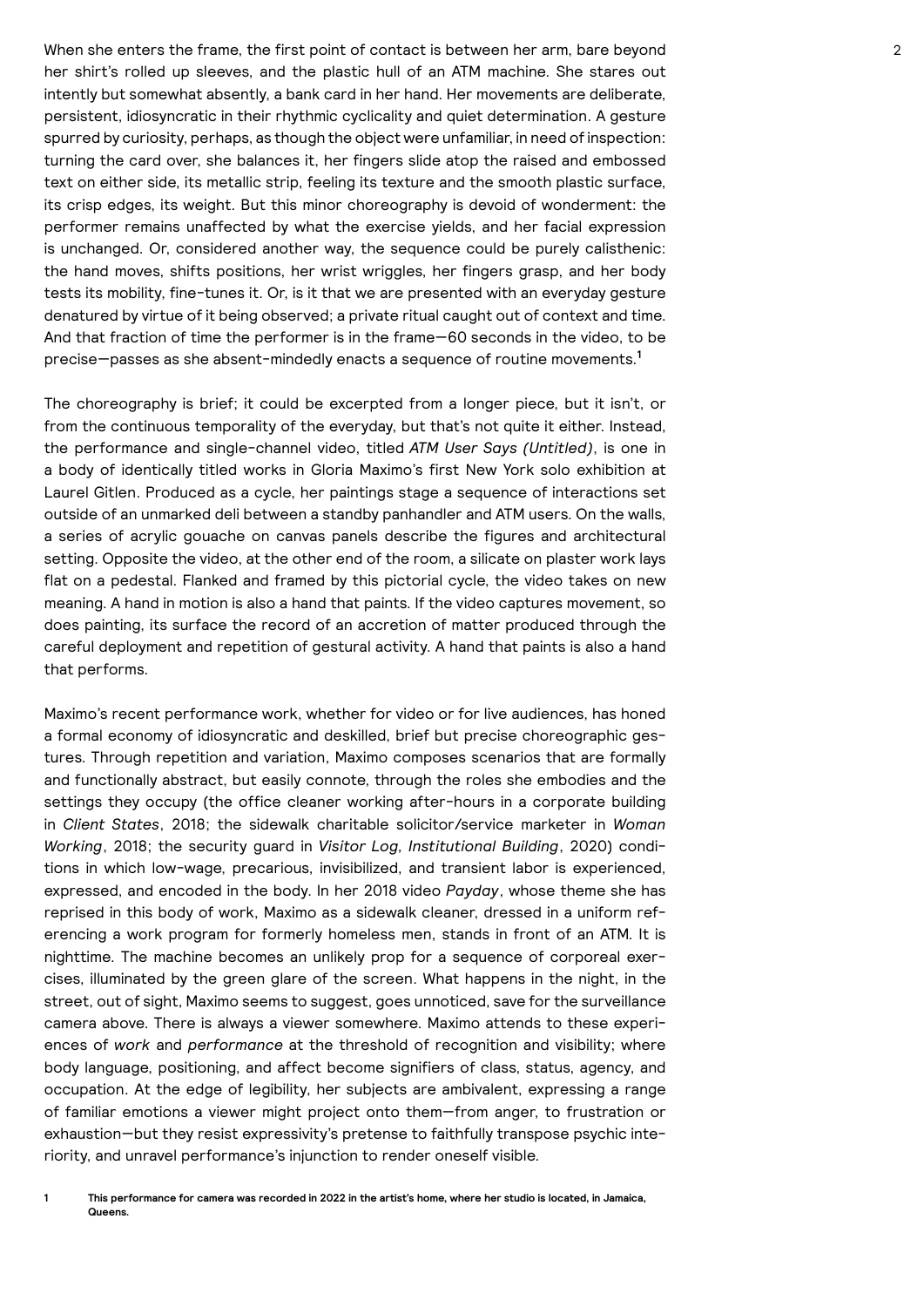As both an iterative and reiterative operation, gesture mobilizes a range of possible 3 3 discourses. Naturalized gestures are bound up, as many scholars from Michel Foucault to Judith Butler and beyond have argued, in a deeply citational practice, one that shores up a memory of movement internalized in the body (never an abstract, neutral body, but one marked by entrenched hierarchies and inequalities of race, class, gender, and power) that attests to its cultural and historical conditioning. In this reading, gestures are always excerpted from a continuum. But gesture is also performative: its enactment constructs realities, materializes social relations, and reframes our orientations toward the world, our ways of perceiving and knowing it. In this, gesture is also potentially interruptive. It is precisely gesture's quotability, as Walter Benjamin explained in his writing on Bertold Brecht, its repeatability, that interrupts that which, in the social order, has been neutralized through habit and familiarity. Gesture denaturalizes: it opens a critical threshold in which the artifice of compulsory social performance is stripped bare and presented in a new light. The socially transformative potential of gesture resides in the way it stages this interruption and transmits it, as currency that can accrue meaning by becoming legible. As Lauren Berlant writes, gesture is "only a potential event, the initiation of something present that could accrue density, whether dramatic or not."**<sup>2</sup>**



Steeped in the myriad expressive, communicative, and social possibilities of gestural activity, Maximo's work, and the ATM series in particular, materializes gesture as a performative and pictorial practice that manifests at the surface. The screen, like the surface of the canvas, becomes a stage for conceiving and rehearsing various relations between forms and bodies in space, carried out across multiple (filmic) frames and (painted) panels. Flipping over the credit card in her hand, Maximo evokes the directionalities of transactional exchange, while dwelling in the standstill where nothing is retrieved, and nothing is deposited. Exchange becomes one potential event. Retention or inaction another. Considered as a prop, the card is also a planar object, like a canvas, a support to be painted on. Her manipulation of the card continuously shifts the spatial relations produced by this flat object as it moves and reorients through three-dimensional space. As a surrogate for the picture plane, which she so assiduously deconstructs in her paintings and causes us to perceive anew, the ATM card *generates* space.

**2 Lauren Berlant,** *Cruel Optimism* **(Durham, NC: Duke University Press, 2011), 199. See also: Walter Benjamin, "What Is Epic Theater" (1931), in** *Understand Brecht***, trans. Anna Bostock (London: Verso, 1983); Judith Butler, "Performative Acts and Gender Constitution: An Essay in Phenomenology and Feminist Theory,"** *Theater Journal* **40, no. 4 (December 1988): 519-31; Michel Foucault,** *Discipline and Punish: The Birth of the Prison***, trans. Alan Sheridan (New York: Vintage Books, 1977).**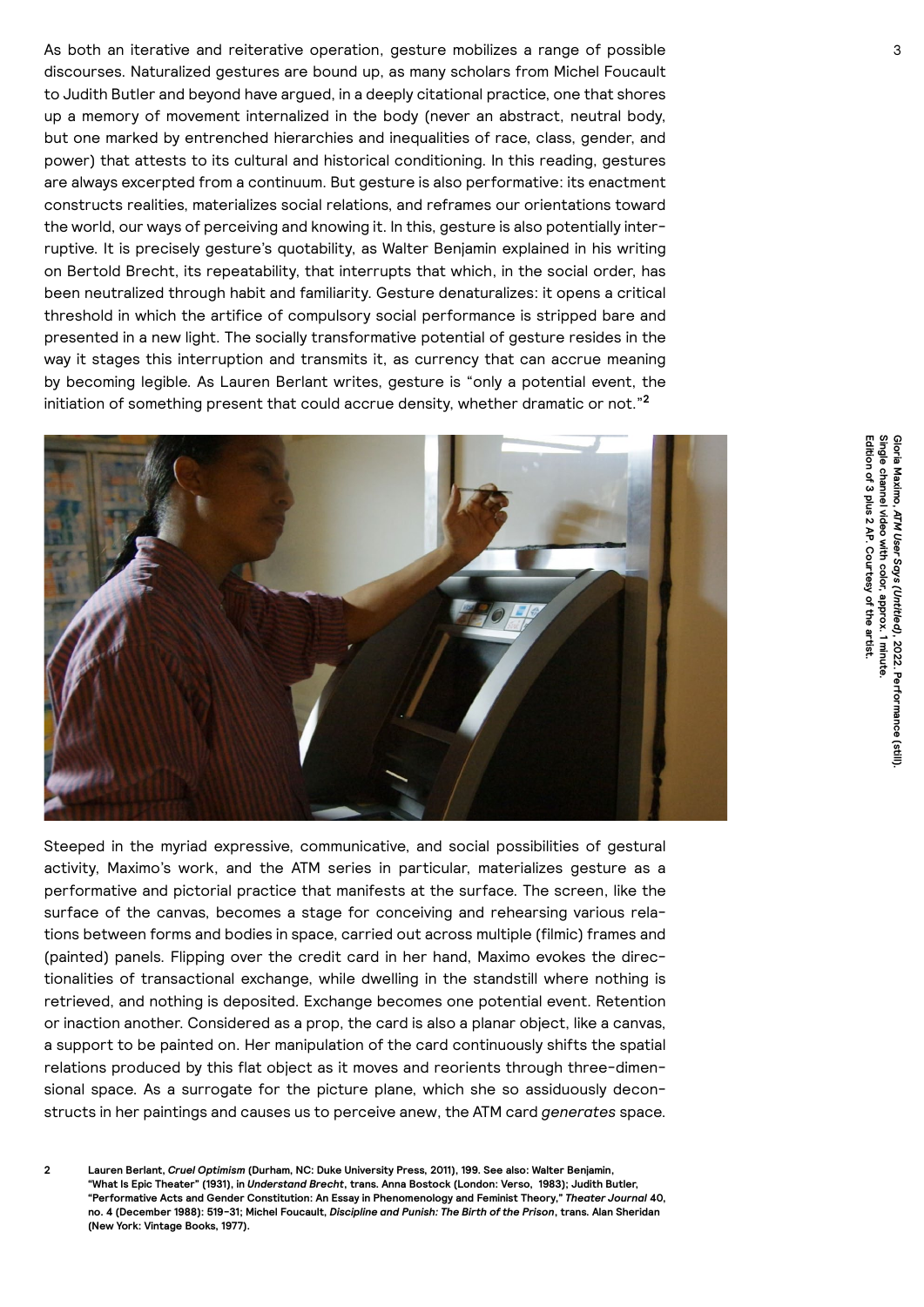The video frame becomes a space for extended pictorial activity. Another potential 4 event: the dynamic interplay of forms.

In Maximo's work, the painted surface, like the screen, is a privileged space of encounter, where the temporality of the experience of viewing opens onto the temporality of process and relation. Placed horizontally on a pedestal, her mineral silicate paint on cast plaster panel most dramatically emphasizes the labor of its production. Uneven, raw edges reveal the sedimentation of accumulated matter, the stuff of which it is made. The touches of paint at its surface are more evanescent than elsewhere in Maximo's pictorial work, showing up the delicate process of painting on plaster. Oriented horizontally, the work shifts the frame of reference from painting to thing, from image to object. In her acrylic gouache on canvas paintings, however, Maximo doesn't consistently relay the time-bound labor of production in the surface detail, largely eschewing facture and visible bushwork. Especially when viewed from a distance, the works' demure palette, with their limited range of tones spanning gradients from whites, to ochres and peaches, obliterates formal distinctions. While their surfaces register variation, they just as easily subsume it, presenting nuance only as a function of (chromatic) restraint within a given system of representation that exerts an abstracting power over its parts. The perceptual field is blinding, continuous, bathed in a luminous, saturated, diaphanous sheath. At the perceptual threshold, vision is dissolved only to be slowly reformed, or reformed *through* slowness.**<sup>3</sup>** Each image, as Darby English writes, is "the amalgam of what goes on the canvas, what one sees, and what becomes of the two." "Surface action incites," he continues "then enfolds perceptual action. Visual object and viewing subject entangle."**<sup>4</sup>** The surface becomes the site of this entanglement.

We could say that these paintings shuttle between figuration and abstraction; that they move between the representational and the irreal or non-naturalistic; that they emphasize surface at the expense of illusionistic depth. But this would only be to rehearse timeworn dialectical oppositions and dominant tropes that have informed much of the history of modern painting without quite accounting for the nuances of this entanglement. Of course, the paintings do oscillate between these registers: the functional distinction between figure and ground is held in precarious tension through the flattening of space. And this effect is masterfully produced. Note, for instance, how the lattice-like interlay of vertical and horizontal bands—some of which are constitutive of the architectural space of each scene, while others participate in abstracting that space toward purely pictorial means—doesn't quite suggest an above and below, as in a weaving's warp and weft. Or how her tonal variations are ever so slight in their delineation of forms and bodies from the ground. Three-dimensional, illusionistic depth becomes, for the most part, a function of tonal shift and the viewer's vantage point. And yet, Maximo does not do away with perspectival space altogether. Consider the lines that traverse one panel, most visible in the alignment of the upper and lower edge of a row of windows and accentuated by a lighter band: these perfectly model the precepts of linear perspective, in which spatial recession is produced through the diminution of elements in the painting along fixed diagonals that converge in a vanishing point. Here, if Maximo reveals the system of orthogonals organizing the painting, she locates the vanishing beyond the frame, out of sight.

These paintings in many ways threaten their own potential vanishing: they do not reproduce well, in all their complexity and tonal variation, in digital images or in print. But then

**<sup>3</sup> On** *blinding* **and the perceptual threshold, see Yve-Alain Bois, "On Matisse: The Blinding," trans, Greg Sims,** *October* **68 (Spring 1994): 60-121.** 

**<sup>4</sup> Here, Darby English writes of Silke Otto-Knapp, a painter whose work can easily be considered alongside Maximo's for its formal economy and interplay of performance and painting. See Darby English, "Get on the floor," in** *Silke Otto-Knapp: In the Waiting Room* **(Chicago: The Renaissance Society, 2020), 8.**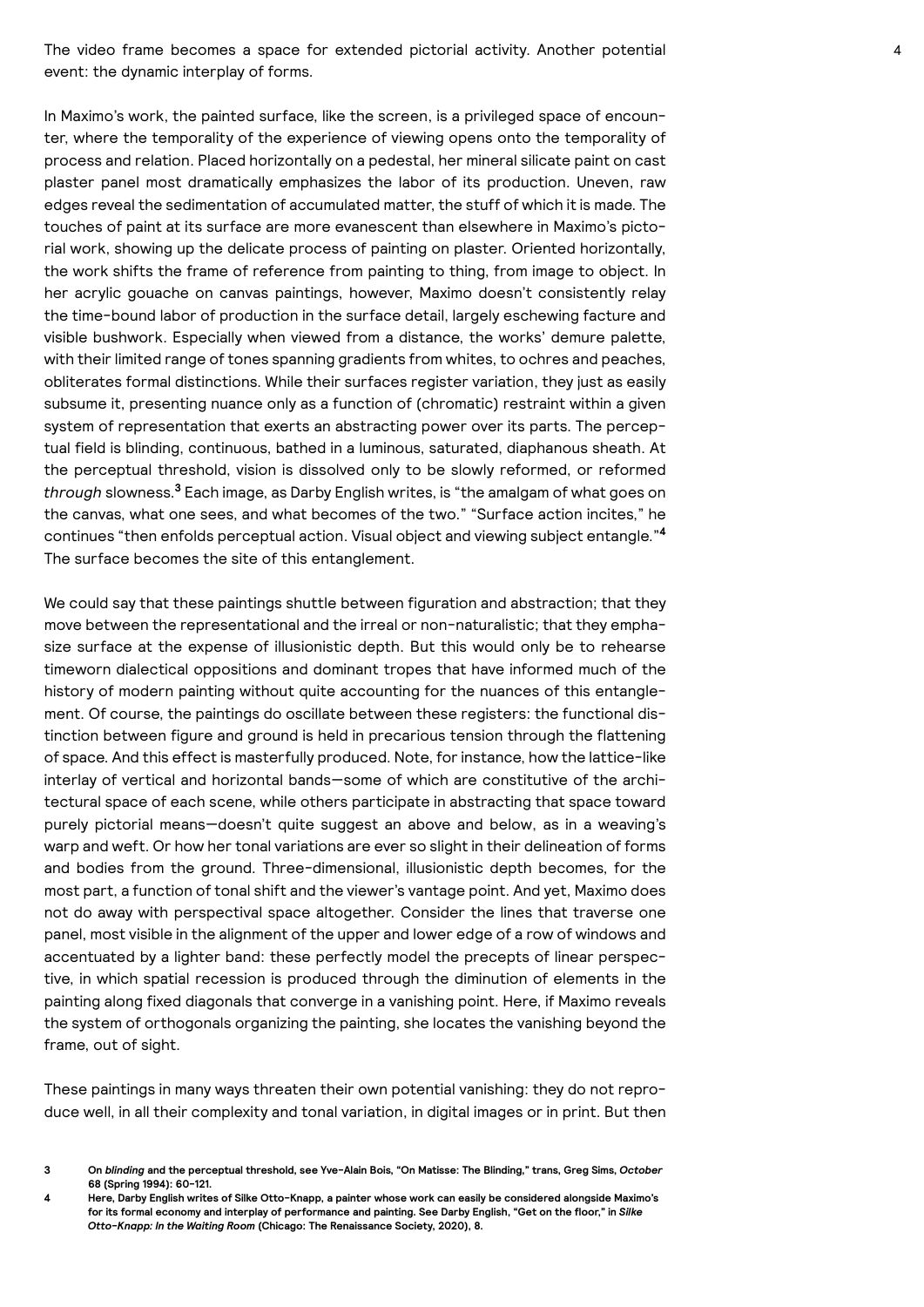there are interruptions: raised lines built up with paint that break out from the surface,  $5$ causing bifurcations and disjunctions in the picture plane and disorienting the act of looking. Studiously placed, these passages of textural relief are like reminders that what we are seeing is a constructed space: one in which the application of illusionistic principles has a limit. The interruption is effective: Maximo brackets space, so to speak, in the painting, so as to achieve another dimension, a kind of cognitive architecture. The edges of the canvas demarcate an interior and an interiority that irrupt into the viewer's space, mapping our external position in relation to it. Here, potentialities are shored up and made to coexist. Lines, like vectors, extend out of the canvas. There is the suggestion of a grid, if irregular and incomplete. It offers structuration and openness, synthesizing, as Rosalind Krauss famously argued, the bivalent status of this paradigmatic modernist device: a grid "maps space onto and inside the frame," turning the surface of the canvas into "the actual object of vision" rather than dematerializing it; but it also evokes an infinity beyond the frame, of which the painting is only a specific crop or excerpt.**<sup>5</sup>**



A panel, a video still, a crop, an excerpt, a gesture, a potential event—the locus of activity is at the surface. A surface that media theorist Giuliana Bruno has described as the tangible "communication interface of a public intimacy."**<sup>6</sup>** A surface that bustles, suspended, in potentiality. The indeterminacy of the scenes and scenarios depicted turn the canvas into a space of appearance and disappearance, of fugitive embodiment, wherein figures elude the full grasp of perception. Figures, often in pairs, but sometimes alone or altogether absent, generate tension in each scene: a man, standing nearby a retail shop door, observes passersby using entering and exiting, and using an outdoor ATM machine. Sometimes he holds his hands behind his back, patiently poised; sometimes he seems to launch forward as if to address the other or open a door. His distance to the other varies from panel to panel, at times suggesting that an interaction has or may take place. Positionality within each painting, and in the sequence from panel to panel, produces the quiet drama of this series of works. In the standstill of the potential event, each painting becomes a threshold of negotiation: of relationships, as we have seen, between planes or between form and color, but also between public and private space, between privacy and surveillance, between stillness and movement, between bodies, between the panhandler and the passerby, between the person in need and the person with means.

If I'm considering the term *between* here, it is to echo the literary critic Eve Kosofsky

**<sup>5</sup> Rosalind Krauss, "Grids," in** *The Originality of the Avant-Garde and Other Modernist Myths* **(Cambridge, MA: MIT Press, TK): 9-22.**

<sup>6</sup> **Giuliana Bruno,** *Surface: Matters of Aesthetics, Materiality, and Media* **(Chicago: University of Chicago Press, 2014), 3.**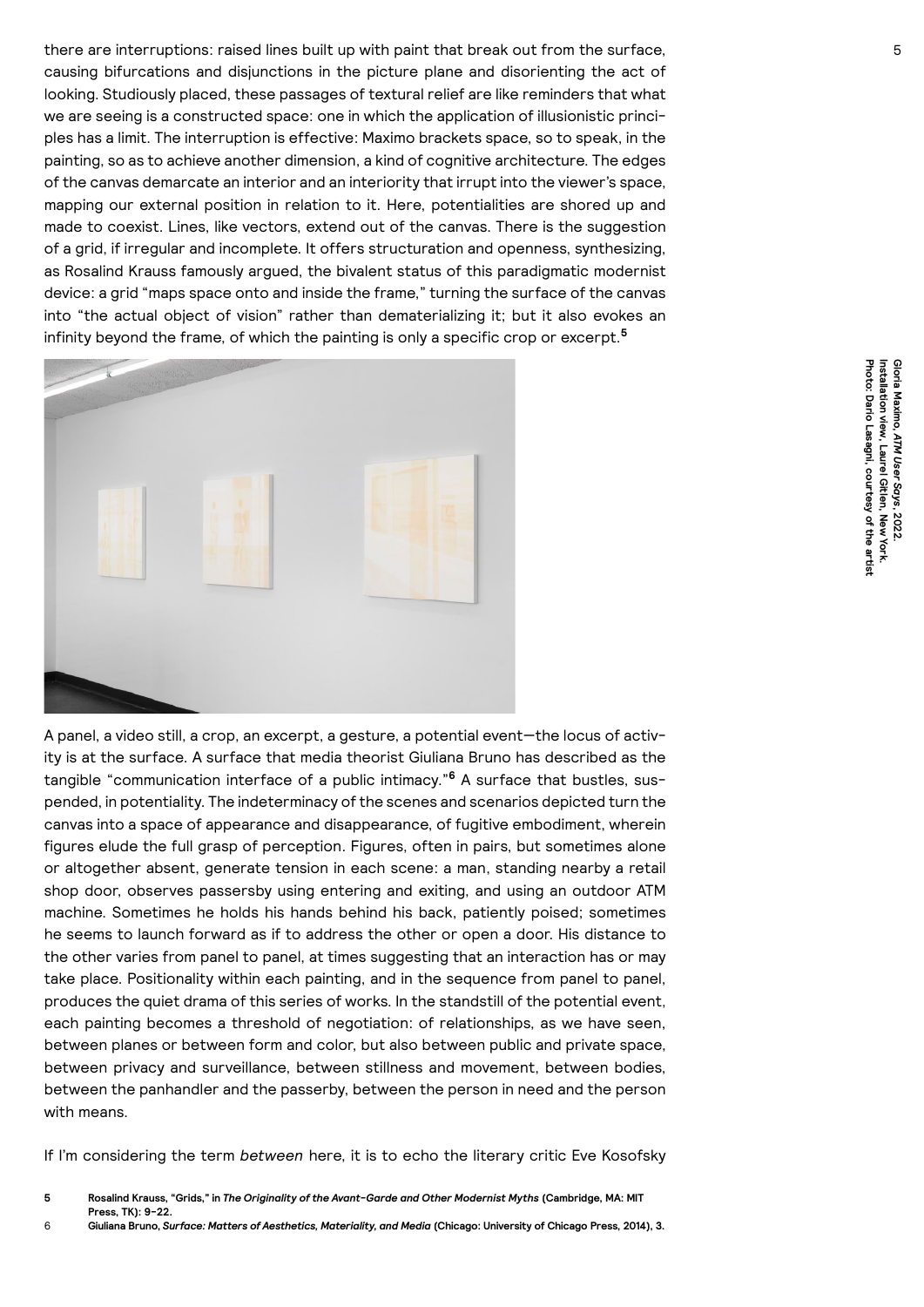Sedgwick, who takes other prepositions like *beneath* and *beyond*—common terms for 6 modern painting, where the flatness/depth binary is at a premium—to think instead a condition of adjacency, of *besideness*. The paintings' placement next to one another in the gallery opens the liminal passage from one panel to another and sutures the temporality of the interval through the atmospherics of the surround. The preposition *beside*, she writes "permits a spacious agnosticism about several of the linear logics that enforce dualistic thinking," refocusing instead on "a wide range of desiring, identifying, representing, repelling, paralleling, differentiating, rivaling, leaning, twisting, mimicking, withdrawing, attracting, aggressing, warping, and other relations."**<sup>7</sup>** The figures represented in these paintings might be enacting a sample of the dynamics she lists, and more. Lines in the canvases divide but they also unite: like social diagrams, they map distinctions of class, of gender, of race, of status, refiguring the act of looking as a process of social recognition. In this context, descriptors of volume and depth might also be refocused away from their spatial connotations, and toward a capacity for intersubjectivity that the surface as a "communicative interface" makes manifest.





In considering Maximo's work, these relations and dynamics never resolve as fixed or stable. What the ATM user "says," if anything, remains unknown. Instead, the scenes she

7 **Eve Kosofsky Sedgwick, introduction to** *Touching Feeling: Affect, Pedagogy, Performativity* **(Durham, NC: Duke University Press, 2003), 8.**

**Gloria Maximo,** 

**30 x 22 x 1.5 inches**

**artist.**

30 x 22 x 1.5 inches. Photo: Dario Lasagni, courtesy of the

**Photo: Dario Lasagni, courtesy of the** 

*ATM User Says (Untitled)*

**Mineral silicate paint on cast plaster panel,**

Mineral silicate paint on cast plaster panel,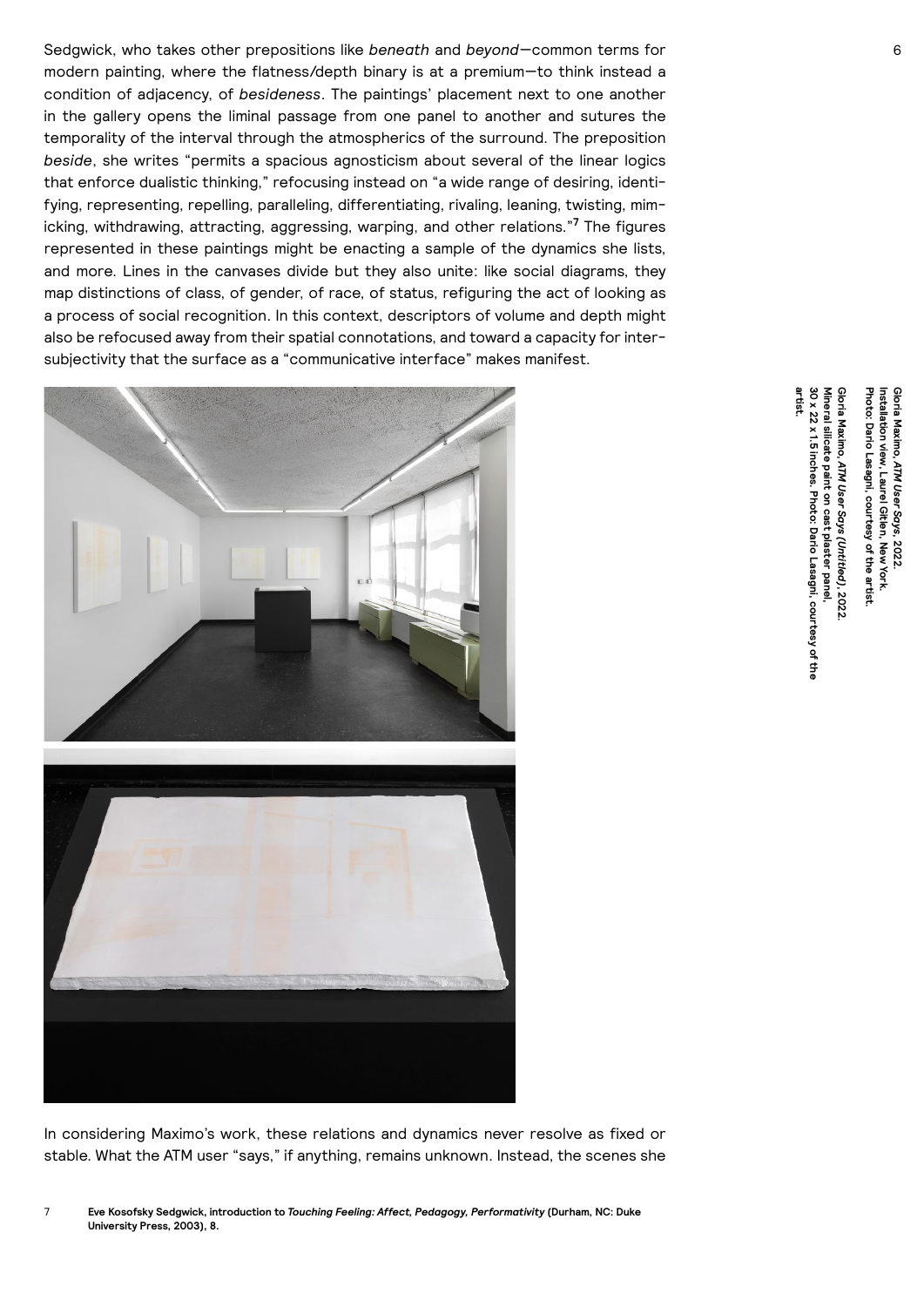depicts are held in tension by a high degree of pictorial and narrative instability that is 7 produced in her surfacing of the structures I've attempted to describe here. Maximo extracts these structures from everyday experiences, giving them a form and materiality that mirrors that of artmaking. She tends toward a kind of abstraction from which the figure emerges in its fleeting but persistent presence, as one among many potential events.

—Rachel Valinsky

**Rachel Valinsky is a writer, editor, and curator based in New York. She is the co-founder and Artistic Director of Wendy's Subway, a nonprofit library, writing space, and independent publisher based in Brooklyn, and works as an Editor at Primary Information. Her writing has appeared in** *Art in America***,** *Art-Agenda***,** *Artforum***,** *Frieze***,** *BOMB Magazine***,** *Millennium Film Journal***, and elsewhere. Rachel has curated exhibitions, performances, and public programs at The Kitchen, The Queens Museum, BAM, Judson Memorial Church, Emily Harvey Foundation, and Knockdown Center. She was 2018-2019 Andrew W. Mellon Curatorial Fellow at the Queens Museum, 2017-2018 Curatorial Fellow at The Kitchen, and a 2017-2019 Friday Night Series Co-Curator at the Poetry Project with Mirene Arsanios. Rachel is a doctoral candidate in Art History at The Graduate Center, City University of New York, where her research centers on 1970s and '80s performance in the Americas.**